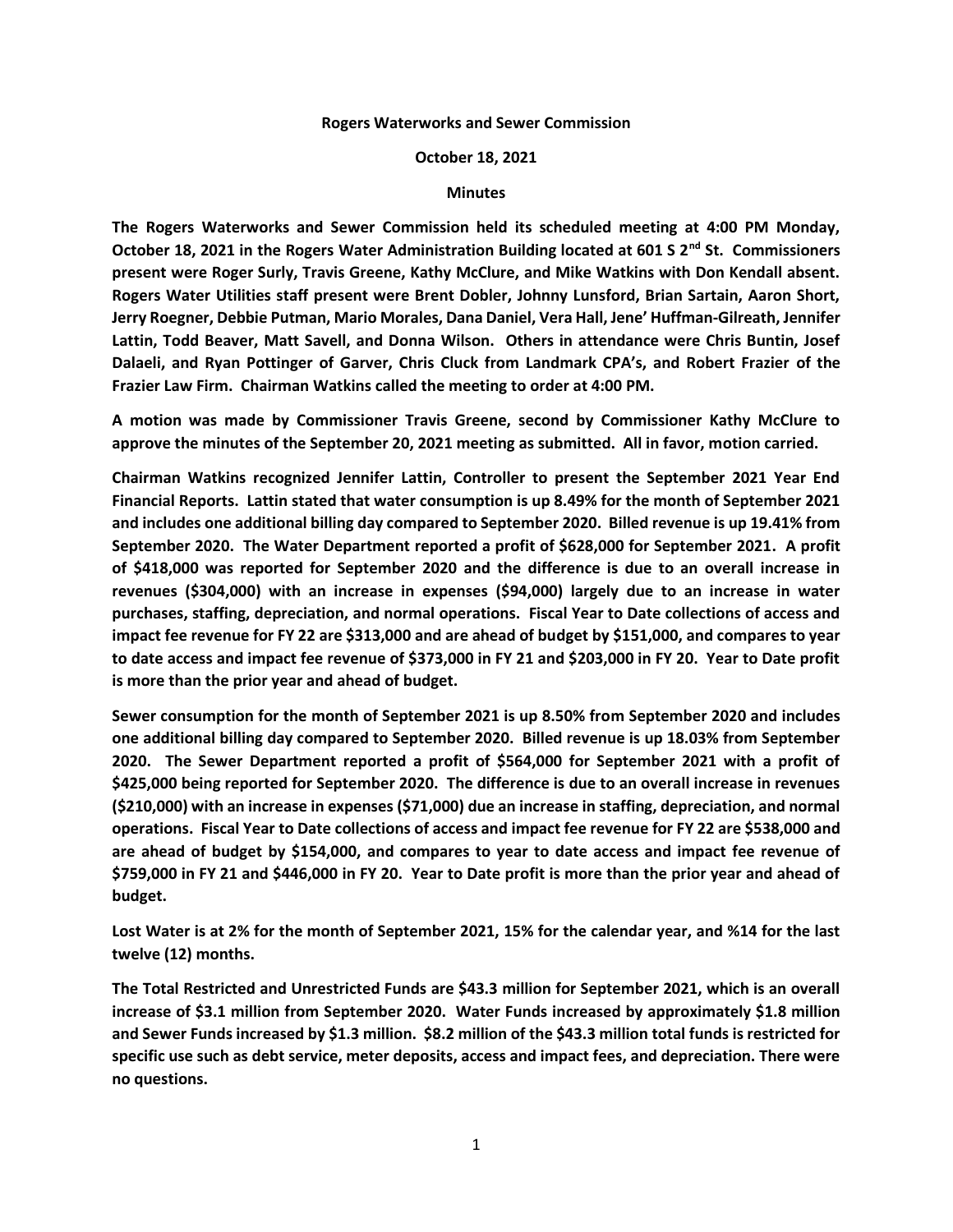**Chairman Watkins recognized Brian Sartain, Utility Engineer for the September Engineering Report. Sartain stated that Vera Hall will be retiring in November with seventeen (17) years of service and Dan Grelle celebrated thirty (30) years of service with Rogers Water Utilities. The Commission expressed congratulations. Sartain stated there was twelve (12) plumbing plans reviewed and three sprinkler plan reviews during September. New land development site submittals include Panda Express, Promenade Commons Ph II, 22nd St Business Park, Bryan Properties, 2nd St RV Storage and Promenade & Oak Office Development. While still very active, the construction market continues to be strained by labor and material shortages. The RPCF Train II project has experienced delays in the delivery of materials, causing changes to the schedule and necessitating creative solutions to sequencing to keep the overall construction schedule on track. Some parts are currently being used (recirculation pump) off Train I and put on Train II in order to proceed with the project. Commissioner Roger Surly asked if Train I was down or operational. Sartain replied that Train I is still operational, as it has four pumps and can function with only one pump. The Arkansas St Project is progressing with utilities completed from Chestnut to Poplar, but the project has experienced multiple change orders due to unanticipated utility conflicts, mainly a telecommunications duct bank and contingency funds allotted for the project have been nearly exhausted. The 2021 Waterline Replacements continues, with utility work on Pine St. and Osage St. substantially complete. J B Hunt Dr is currently advertised for bid. The 11th St Water Tower Repaint is currently advertised for bid. Pinnacle Sanitary Sewer Improvements was advertised, with no bids submitted on the October 12th bid opening. Staff will be speaking with plan holders to determine the reason for the lack of interest in bidding this work and will re-advertise this project, possibly with some design revisions.**

**Staff has been working with field ops on a bid schedule for sewer repairs and maintenance to include manhole rehab, point repairs, and mainline replacement. Staff also is working on construction plans for the replacement of large diameter trunk lines, including sections of Blossom Way and Turtle Creek Sewer. Staff had been working with the consulting engineers to develop a plan for a pilot study for the three (3) technologies selected for the Solids Handling/Dryer Replacement. However, one of the prospective vendors (Gryphon Environmental) was unable to readily provide a pilot. Staff proposes to proceed into conceptual design with the two (2) remaining technologies (Huber and Wyse) and begin the process of selecting a Construction Manager (CM) to aid in preconstruction services, including preliminary cost estimates for building, conveyance, electrical, and other sitework. Staff has worked with master plan consultants to update the GIS geodatabase with more complete and accurate data. We have been working with Timmons Group to prepare for the launch of ESRI enterprise platform and integration with Cityworks. Sartain stated that hopes to have Freese & Nichols here next month to present the reports for the Wastewater Master Plan. There were no questions.**

**Chairman Watkins recognized Todd Beaver, RPCF Manager to present the September RPCF Reports. Beaver said the Discharge Monitoring Report has good results with no violations. Beaver stated that the dryer is running a seven (7) days a week operation due to the increased capacity of solids. The Industrial Pretreatment Program just participated in a pretreatment compliance inspection with Arkansas DEQ. The amount of surcharges noted to date are \$9,619.99. The FOG Inspection reported twenty (20) inspections this month with no unusual findings to report. Two (2) FSE's have closed Quizno's and Mimi's Cafe'. Staff continues to obtain a quote for needed maintenance on the dryer. 267 MG was treated in September with approximately 12.6 MG treated from Inflow and Infiltration. These flows included 3.53" of rain over 6 events. There were no questions.**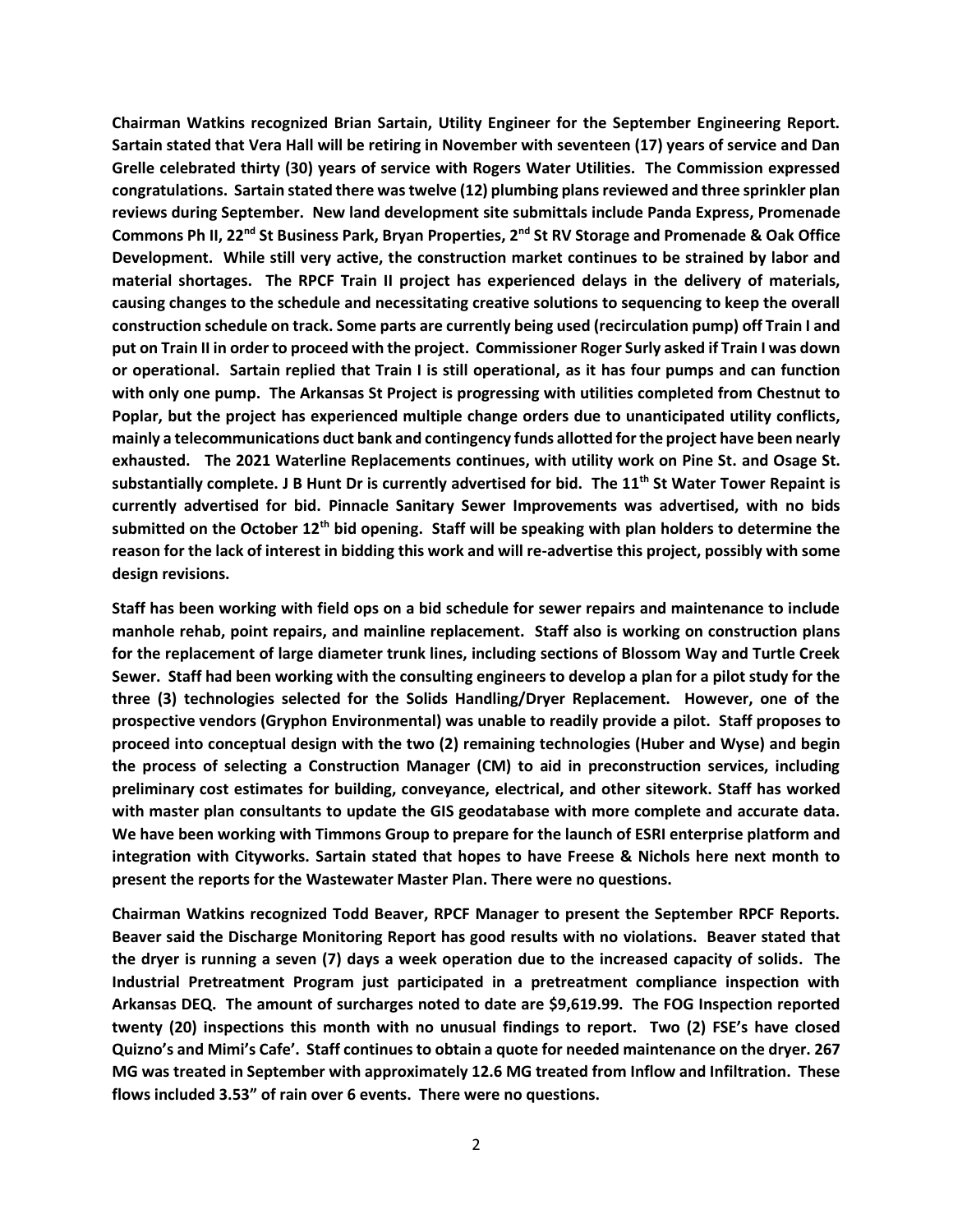**Chairman Watkins recognized Chris Cluck from Landmark CPA's to present the June 30, 2021 Water and Sewer Audit Reports. Cluck reported that there were some minor wording changes to be updated on the MD&A and a supplementary information schedule section of the audits and those changes will be released tomorrow, however there are no changes to be made to the audited financial statements presented today. As such, Landmark expresses a fair and clean unqualified opinion on the 2021 Financial Statements, with no proposed adjusting entries noted. Commissioner Roger Surly asked if there was an APERS adjustment. Jennifer Lattin replied yes, that the annual adjustment for APERS pension liability, deferred inflows, deferred outflows, and expense were recorded in the Water and Sewer Financials. She added, the current liability for RWU, Water and Sewer companies combined is approximately \$5 millon. There were no further questions. A motion was made by Commissioner Roger Surly, second by Commissioner Travis Greene to approve the 2021 Water and Sewer Audit Reports as submitted. All in favor, motion carried.**

**Chairman Watkins recognized Brian Sartain, Utility Engineer to present the Architectural Contract Amendment for the RWU Field Ops Facility with Hight-Jackson Associates, PA. Sartain presented the conceptual plans of the new proposed Field Ops Facility. After discussion, Sartain requested approval of \$455,000 to amend the professional services agreement which include civil, mechanical, electrical, plumbing, and structural engineering. Sartain stated there could be some additional reimbursable fees such as mileage, reproduction, and geotechnical borings. Staff recommends approval of \$455,000 for the amendment with High-Jackson Associates, PA. Commissioner Kathy McClure made a motion, second by Commissioner Roger Surly to approve the professional services agreement amendment as submitted. All in favor, motion carried.**

**Chairman Watkins recognized Aaron Short, Design Engineer presented the bid results for the Uptown & Oak St Overpass. Crossland Heavy Contractors was the low bidder of the two bids received. The water and sewer portion for the Uptown Overpass is \$427,723 including a \$30,000 owner's contingency and the Oak St Overpass portion is \$1,195,932.50 including a \$100,000 owner's contingency for a grand total of \$1,623,655.50. A motion was made by Commissioner Travis Greene, second by Commissioner Kathy McClure to approve \$1,623,655.50 to reimburse the City of Rogers. All in favor, motion carried.**

**Brian Sartain requested approval to advertise the Request for Qualifications for CMAR for the RPCF Solids Handling Ph II. Commissioner Travis Greene made a motion, second by Commissoner Kathy McClure for approval to advertise the Request for Qualifications for the RPCF Solids Handling Ph II. All in favor, motion carried.**

**Sartain presented an amendment for the Special Contract for Facilities Extensions for the Ninth Street Townhomes with Exhibit "A" attached. This is for the cost to replace an existing 12-inch cast iron water main with a 12-inch ductile-iron water main from its connection to the 24-inch water transmission main to 8th St along the proposed W Linda Lane as depicted on approved plans by Engineering Services, Inc. The amount will not exceed the cost of \$279,508.77 unless a change order is approved by the Utility. A motion was made by Commissioner Kathy McClure, second by Commissioner Roger Surly to approve the amendment for the Ninth Street Townhomes as submitted. All in favor, motion carried.**

**Brian Sartain, Utility Engineer stated that the Change Order for Pleasant Grove Ph III (Hwy 112 Connection) has not been received as of yet and asked to be tabled.**